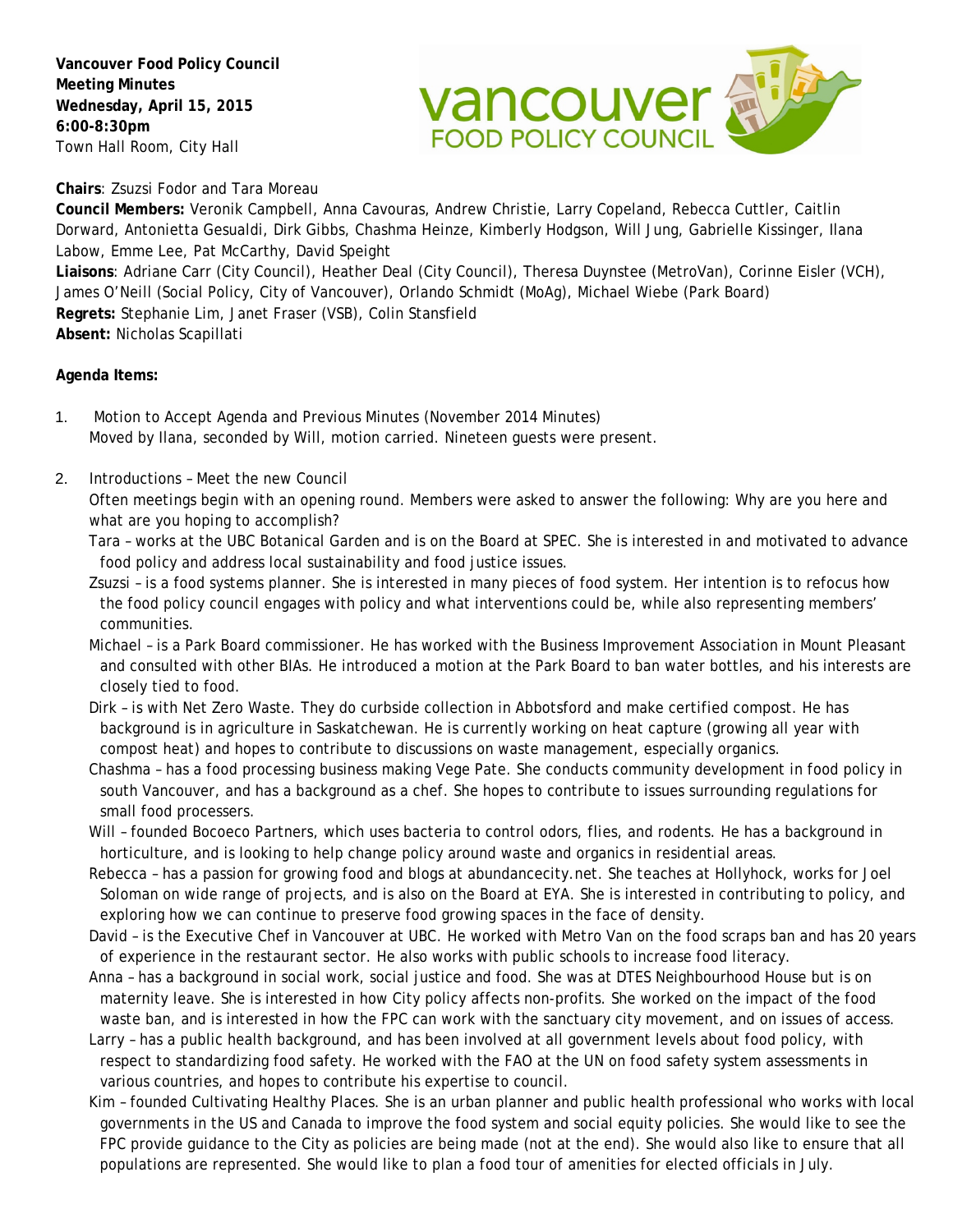- Caitlin volunteered with FPC earlier on the Food Secure Vancouver project, and has worked at the Institute for Sustainable Food Systems as a researcher. She completed her MA at the Faculty of Land & Food at UBC. She hopes to contribute a regional perspective as Vancouver is supported by its surrounding agricultural lands.
- Ilana is the Co-Executive Director of Fresh Roots, who (with the VSB) builds Market Gardens where food is sold and distributed to the neighbourhood. Fresh Roots also runs programs for teachers and students. Ilana is driven by social justice and food, access to healthy nutritious food, and influencing good food choices for youth, as it is linked to academic achievement. She would like to continue the work on procurement, working with government bodies to ensure all voices are heard.
- Veronik works at the Centre for Sustainable Food Systems at the UBC Farm. She looks at the three pillars of sustainability in the food system, and is eager for a fuller understanding of the objectives of the FPC.
- Antoinetta has a background in food, from fine dining to youth at risk. She wants to share her passion to help vulnerable populations access nutritious food.
- Orlando works at the Ministry of Agriculture. His family removed their back lawn and converted it to a small farm (Nicola Farms). He grew up on a farm, and works in government, and now has made the connection between them. The lower mainland has an amazing capacity to grow food – \$2B in food products/ year. In a global context, we have an opportunity to grow more (fresh vegetables). He would like to encourage the sustainable growth of the food sector.
- Gabrielle is a consultant on global food systems and impact on resources, and is keen to ask those questions on a local scale. How can we sustain our resources in the face of change (climate, markets)? What is in the scope of our mandate? She is also interested in the City's progressive approach where the FPC can have ripple effects.
- James is the City of Vancouver liaison, where food policy is 'based'. His interest is as an enabler to take issues and wishes to the appropriate departments, and also to seek advice of the FPC on policy. He noted that food is integrated amongst many departments.
- Theresa is the liaison from Metro Van in land use planning and policy analysis. Her background is in soil science and horticulture. She is here to learn and strengthen the connection between the region and the City on relevant topics.
- Emme studied food systems at UBC, and worked at Metro Van on food donations. She is currently doing her MA in Urban Planning now, exploring what food system planning means for people and local governments. How do natural systems fit into city life (with food being a sub-set of a natural system)? She noted that one can explore many aspects of society through a food lens.
- Corrine is a dietician and nutritionist. She works at VCH as the Coordinator of the Healthy Eating Program (chronic disease prevention). She would like to be aware of diversity at table, and work together on policy recommendations to move food policy forward in the Valley and the province.
- Andrew works at Gordon Neighbourhood House. As a food advocate he works on issues of equal access from a right to food perspective.
- Adriane is a City Councillor liaison. She requested an appointment to the FPC as she loves food and believes the challenge of our time is climate change and water security and the impacts on food. She would like to help ensure that Council policies are well-informed. She has put motions to Council for long term security for gardens.
- Heather is a City Councillor liaison. Her background is as a biologist, and has seen the high functioning of the FPC, and noted that the City is a better place because of it.

Pat – owns A Bread Affair and enjoys the meetings and is inspired by the commitment of those at the table. He supports local agriculture, and is now using a local heritage variety of wheat from Agassiz.

3. Introduction to the VFPC

# • History (see presentation online)

Tara gave an overview of how the Food Policy Council was formed. Beginning with nutritionists in the '90s, a City Council motion in 2003 created a Food Policy Task Force which led to the first meeting of the Vancovuer Food Policy Council in September 2004. Tara also gave a sense of the highlights of the accomplishments over the years, noting the FPC's role of convener, hosting events, and contributing to policies. The Youth VFPC is beginning to solicit formal members. They have no formal connection with City but are exploring options.

The FPC is governed by the new Terms of Reference, the Code of Conduct, and procedure by law 9756 (all documents are available for members in the dropbox). Terms of Reference are new as of December 2014 and include guidelines on Policy Advice, Collaboration, Awareness and Outreach.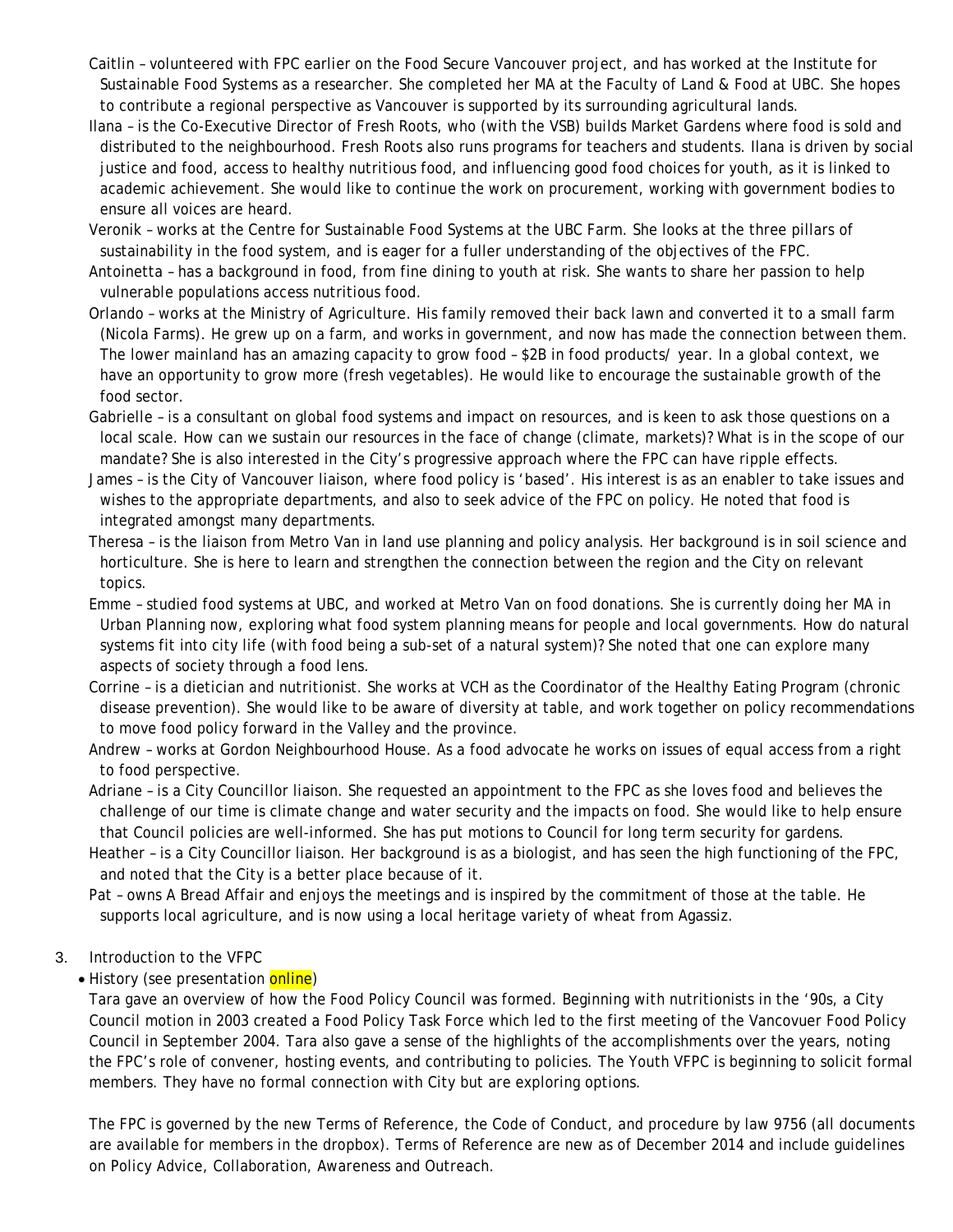There are 20-25 advisory councils, it was suggested that the FPC liaise with other councils. There is a Council of Councils meeting on April 27<sup>th</sup> at City Hall at 5-8:30pm. James will circulate info. Several members have already RSVP'd.

The Terms of Reference outline the mandate, and breakdown of membership. There are 21 voting members -15 from 5 areas (production, processing and distribution, retail, access and consumption, waste management ) and 6 at large. Eleven members are needed for quorum. This model has been reviewed and accepted. James will explore if all members can have a printed copy of the food strategy.

It was explained that members are volunteers, and terms are for 2 years. If members find they can no longer commit, please advise the chairs as there were over 100 applications. The Co-Chairs do not make decisions about members, and recognize that all members work in the food system. There was a concern that while the membership represents sectors in the food system, that demographic, geographic, and cultural diversity is not well represented. It was noted that with more applicants, additional layers are more easily addressed. It was also commented that connections can be made to broad sectors without formal representation.

Motion – To explore the development of a new matrix to add layers of demography, geography, and culture, to the existing food sector layers and ensure representation and connections in the broader population. Moved by Ilana, seconded by Andrew, carried unanimously.

### • How We Work, Roles & Responsibilities

It was noted that liaisons are non-voting members. The goal is to advance the development of food policies that align with creating just and sustainable food systems. Meeting themes in 2014 were presented. Typically, the formal part of the meeting is followed by a speaker on a theme. The Chairs have worked to create an inclusive safe space where people can disagree. Past members also contributed their wishes for issues to move forward. At the May meeting, the FPC will divide roles and responsibilities – communication, meetings, outreach, and other. If there are topics that you would like to organize or discuss, please step forward. It was suggested that a standing agenda item be announcements for relevant events. The event 'Let's talk food policy' on May 7 is by invite only and there are 4 spots for FPC members. If interested, speak to Zsuzsi. The meeting will bring in provincial voice and is a regional networking event to support counterparts in other jurisdictions. It was suggested that a Google group be formed as an idea to avoid emails and improve communication. Tara will send out a Google group invitation. It can also be used to share documents (e.g. institutional memory). If members are interested in putting their applications (or just their bios) in Dropbox, Tara will create a folder.

### 4. Presentations by Staff

• Social Planning (James O'Neill)

James recognized and acknowledged that we are on unceded Coast Salish territories. He then showcased the [video](https://www.youtube.com/watch?v=QGjKPcBz9YM) made by City staff that speaks to food system. The video went viral and speaks to many aspects of food system. (Please see full presentation here)

He continued by outlining the role of local government, and gave an overview of relevant departments. The City uses food to break down barriers between departments to work for similar outcomes. Where possible and appropriate, there is integration and alignment with existing policies.

James provided an overview of different levels of discourse of the food system from Global to City, asking where our skills and strengths are as a municipal government, and what are linkages among them?

There are many context pieces – regional growth strategies, agricultural land protection, OCP and local area plans (see West End and Marpole), zoning and land use regulations (for example, how does urban farming fit in?), and business licenses. Specifically, the City facilitated the Food Action plan (2003), VFPC formation (2004), the Food Charter (2007), food aspects in the Greenest City Action Plan (2011), the Food strategy (2013), and the Healthy City Strategy (2014). See vancouver.ca/foodpolicy for more details.

The Food Strategy aims to integrate and align food policies and provide forward momentum with specific goals and